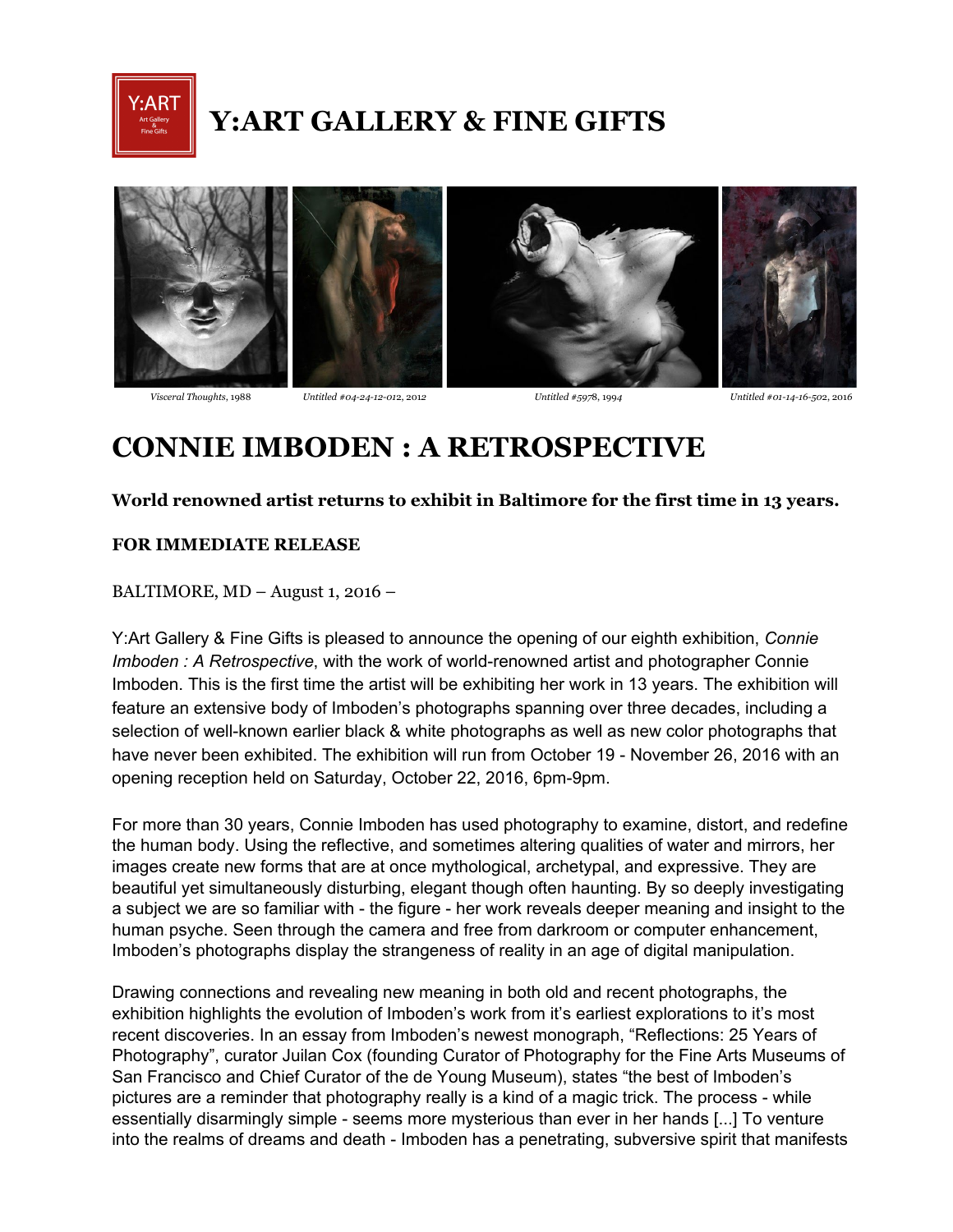the dark side of humanity and finds solace and beauty in the extremes of inky, crepuscular light  $[1]$ ."

During the last 13 years, Connie Imboden's photographs have been exhibited extensively in solo shows at art galleries and museums throughout Europe, the United States, South America and China; notably in 2009 at the Maine Art Museum, Bangor, ME, in 2009 at the Delaware Center For Contemporary Art, Wilmington, DE, in 2008 at the Museo de Arte Contemporáneo, Valdivia, Chile, in 2007 at the Museo Metropolitano, Buenos Aires, Argentina, among others.

Imboden's last solo exhibition in Baltimore was at the former Gomez Gallery in 2003. The exhibition was met with significant praise from art critics and the press and was even proclaimed "one of the richest sources of archetypes representing the collective unconscious" by Baltimore Sun critic Glenn McNatt [2]. Imboden was one of the first and final artists to exhibit at the eponymous gallery before they closed their doors in late 2003.

As President of the William G. Baker Jr Memorial Fund, Imboden has also played an active role in the advancement of the Baltimore arts scene since 1996. One of her first acts as president of the fund was to change the focus of the grants to exclusively support large non-profit arts organizations. In 2008, she was a co-founder of the prestigious Baker Artist Awards, supporting local artists and promoting regional excellence in the arts. "Witnessing the art community flourish in Baltimore has been nothing short of inspiring", she says. "My involvement with it for so many years has been primarily as a philanthropist. I'm excited to be a part of the community as an artist exhibiting at Y:ART Gallery, one of the city's newest and most exciting new galleries".

[1] Imboden, Connie (2009). *Reflections: 25 Years of Photography (pp. 10).* San Rafael, CA: Insight Editions. [2] McNatt, Glenn (2003, December 11). Imboden's new work pursues a world beyond the senses. *The Baltimore Sun*. Retrieved from http://www.baltimoresun.com

### *About Connie Imboden*

In addition to her work with the William G. Baker Jr. Memorial Fund, Connie Imboden has taught for over 25 years, as faculty at The Maryland Institute College of Art as well as instructing various workshops throughout the United States, France, the Czech Republic, Norway, and the United Arab Emirates. Her photographs are represented in many permanent collections including The Museum of Modern Art in New York, The Museum of Modern Art in San Francisco, The Philadelphia Museum of Art, The Bibliothèque Nationales in Paris, France, the Ludwig Museum in Cologne, Germany as well as many other public and private collections throughout Europe and the Americas.

Her work has been featured in numerous national and international publications, including four monographs. Her first book, entitled "Out of Darkness" with essays by Charles– Henri Favrod and A.D. Coleman, won the Silver Medal in Switzerland's "Schonste Bucher Aus Aller Welt (Most Beautiful Book in the World)" Award in 1993.

Following the success of "Out of Darkness", Imboden released two monographs in 1999. The first, "Beauty of Darkness", features 80 images of her work produced between 1986 and 1998. It also featured introductions by A.D. Coleman and Arthur Ollman. The second book, "The Raw Seduction of Flesh", features work produced in 1998 and an introduction by Mitchell Snow. Her most recent monograph, "Reflections; 25 Years of Photography", was published in 2009 by Insight Editions with essays by Arthur Ollman, Julian Cox and John Wood.

Imboden currently resides in her hometown of Towson, MD, where she continues to teach and inspire colleagues and students alike in her quest to push the photographic medium to its highest level.